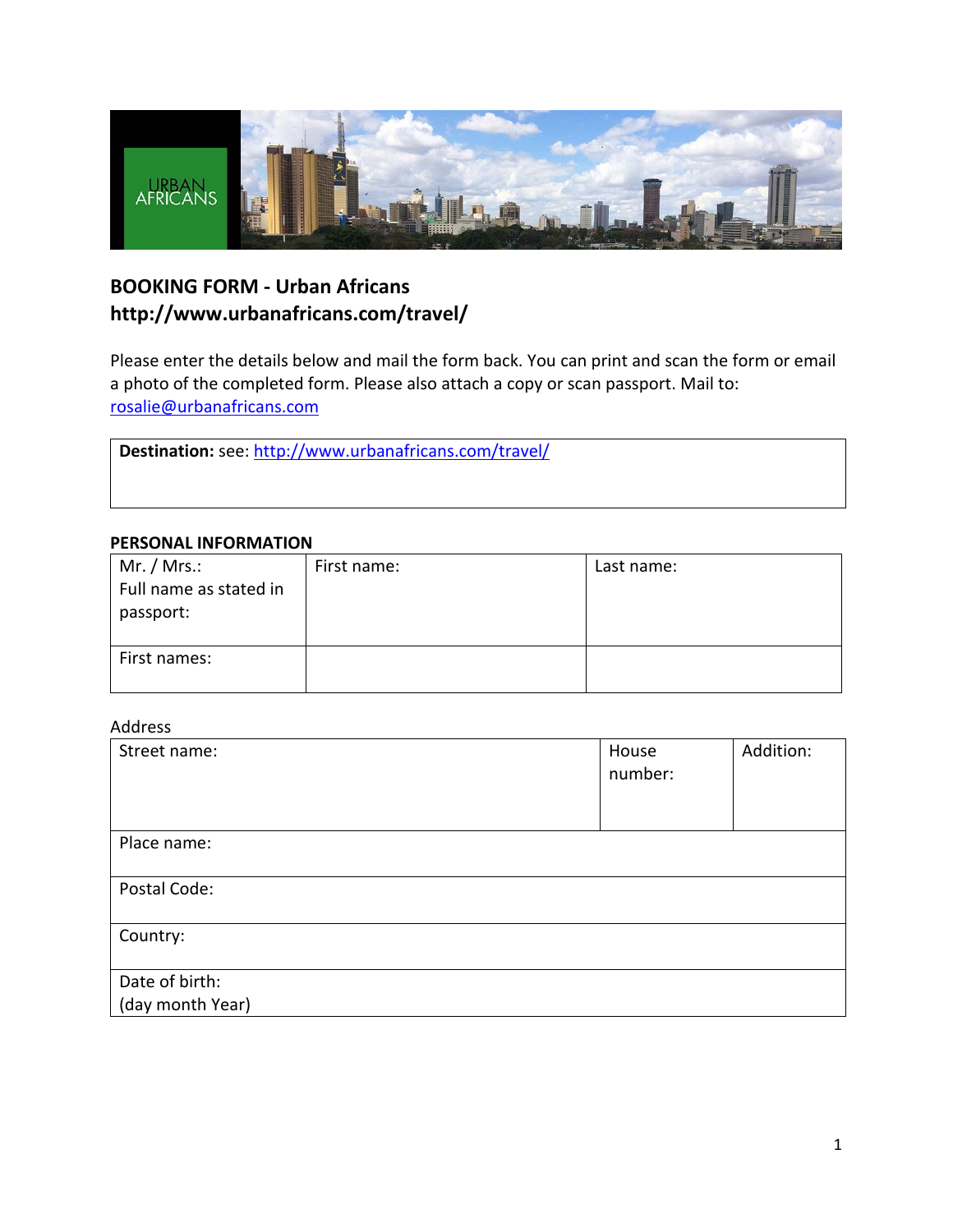

## **CONTACT INFORMATION**

| Phone numbers                |       |                |            |
|------------------------------|-------|----------------|------------|
| Telephone:                   |       | Mobile number: |            |
| E-mail address:              |       |                |            |
| Those<br>staying at<br>home: | Name: |                | Telephone: |
| Relationship:                |       |                |            |

### **DOCUMENTATION**

| Passport number: (Please send a copy or scan of the passport) |
|---------------------------------------------------------------|
| Valid until:                                                  |
|                                                               |
| Nationality:                                                  |
| Travel insurance + policy number:                             |
|                                                               |
| Emergency number insurance:                                   |

## **PREFERENCES**

Delete what does not apply:

- Single room + single room surcharge: YES or NO
- For 2 people: TWIN or DOUBLE